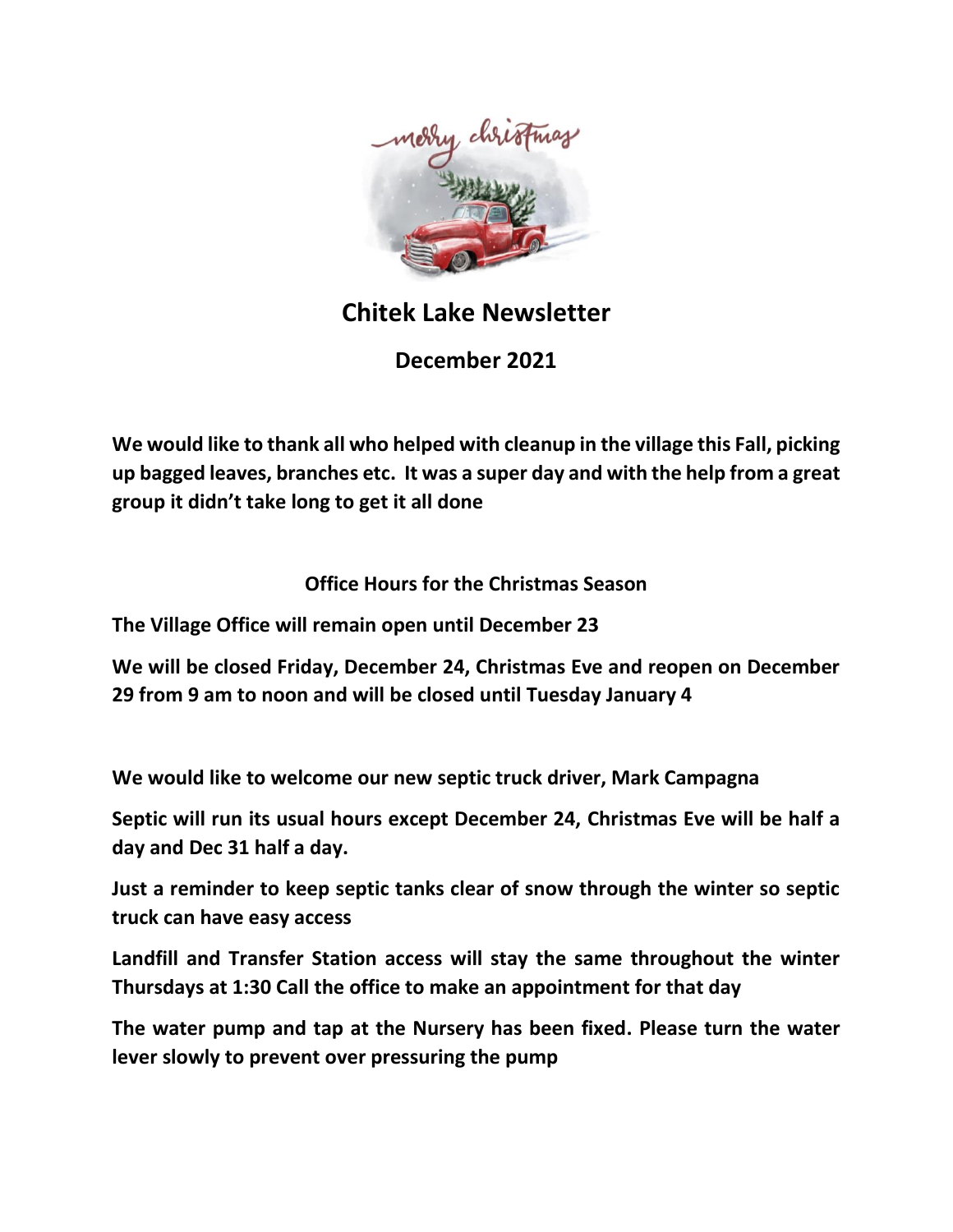**Thank you to Leona Paulton who has been appointed to the Wapiti Library Board**

### **Seniors Hall**

**Just a reminder that coffee is on at the Seniors center every Monday and Thursday from 9 am to 11 am**

**Proof of vaccination is required**

**Please wear a mask**

**Coffee or tea is bottomless for \$1.00**

**Everyone is welcome**

**CHRISTMAS IN CHITEK LAKE**

**We will be having a Christmas light contest in Chitek Lake. The judging will be on December 23rd and 24th**

**There will be a cash prize for the winner**

**Anyone who would like to enter the contest please call the village office and enter your name and address**

**We will also be having a Christmas draw for a basket full of goodies**

**Santa had 9 reindeer pulling his sleigh but he has put on a little covid weight. He thinks he needs one more reindeer to pull his sleigh. When you call/email give us a name for his 10th reindeer and your name will be entered in the draw** 

**The draw will be made on December 23rd**

### **Tree Thinning Operations**

**There are a couple different projects underway within the Village that involve the forest. One project managed by SaskPower, Kitsaki has been contracted for this job to remove trees that have potential to threaten our powerlines and the stability of power in the Village. Kitsaki has been working in the Village since this summer.**